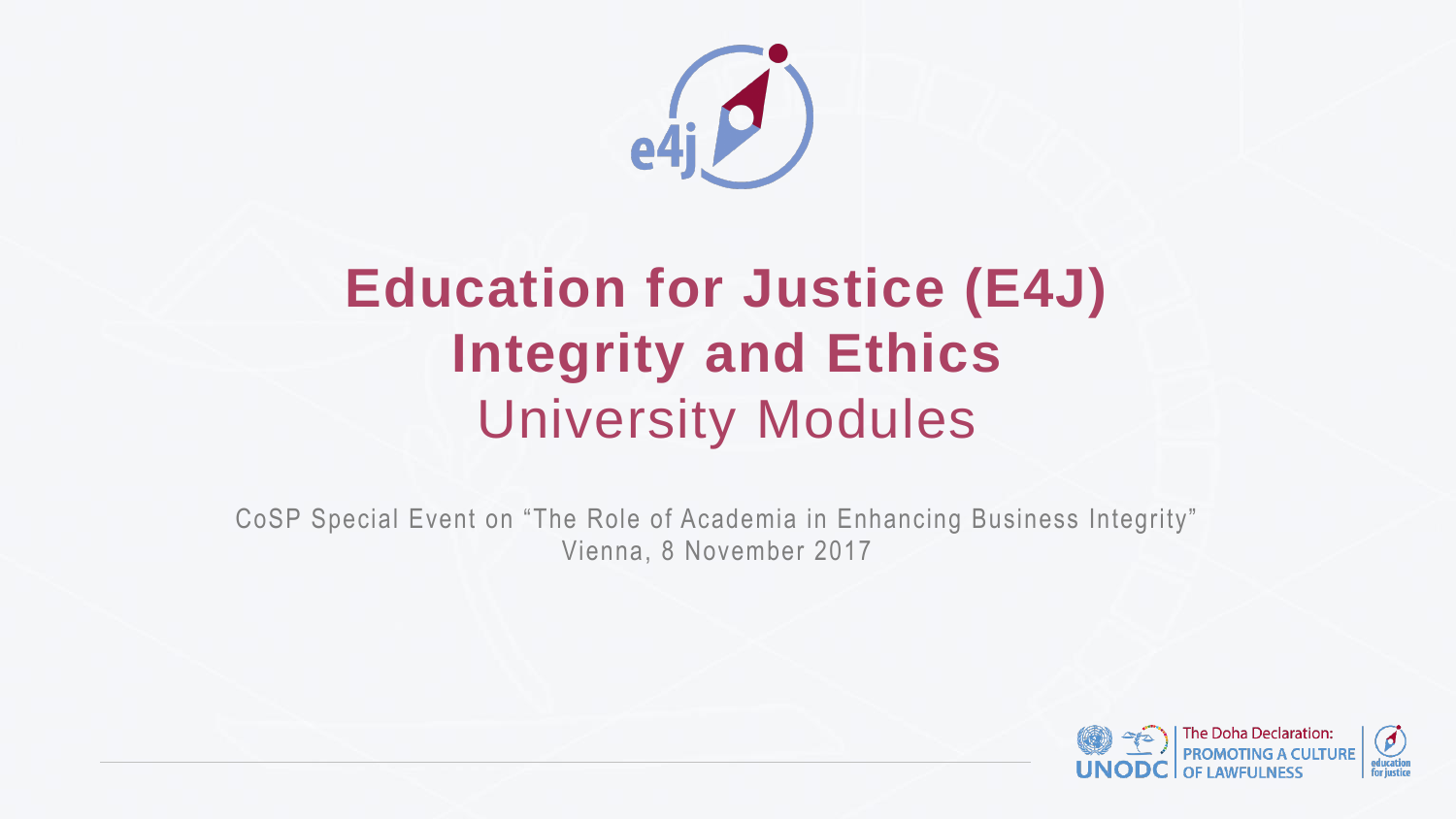## **Drawing on the Success of the Anti-Corruption Academic Initiative (ACAD)**

- **Key tool: Model UNCAC Course**
- **"Menu of Resources": 1800+ academic articles, presentations and support tools "Teach the teacher" workshops: building capacity of academics to teach AC**
- 
- **Growing interest and participation**

**http://www.track.unodc.org/Education/Pages/ACAD.aspx**



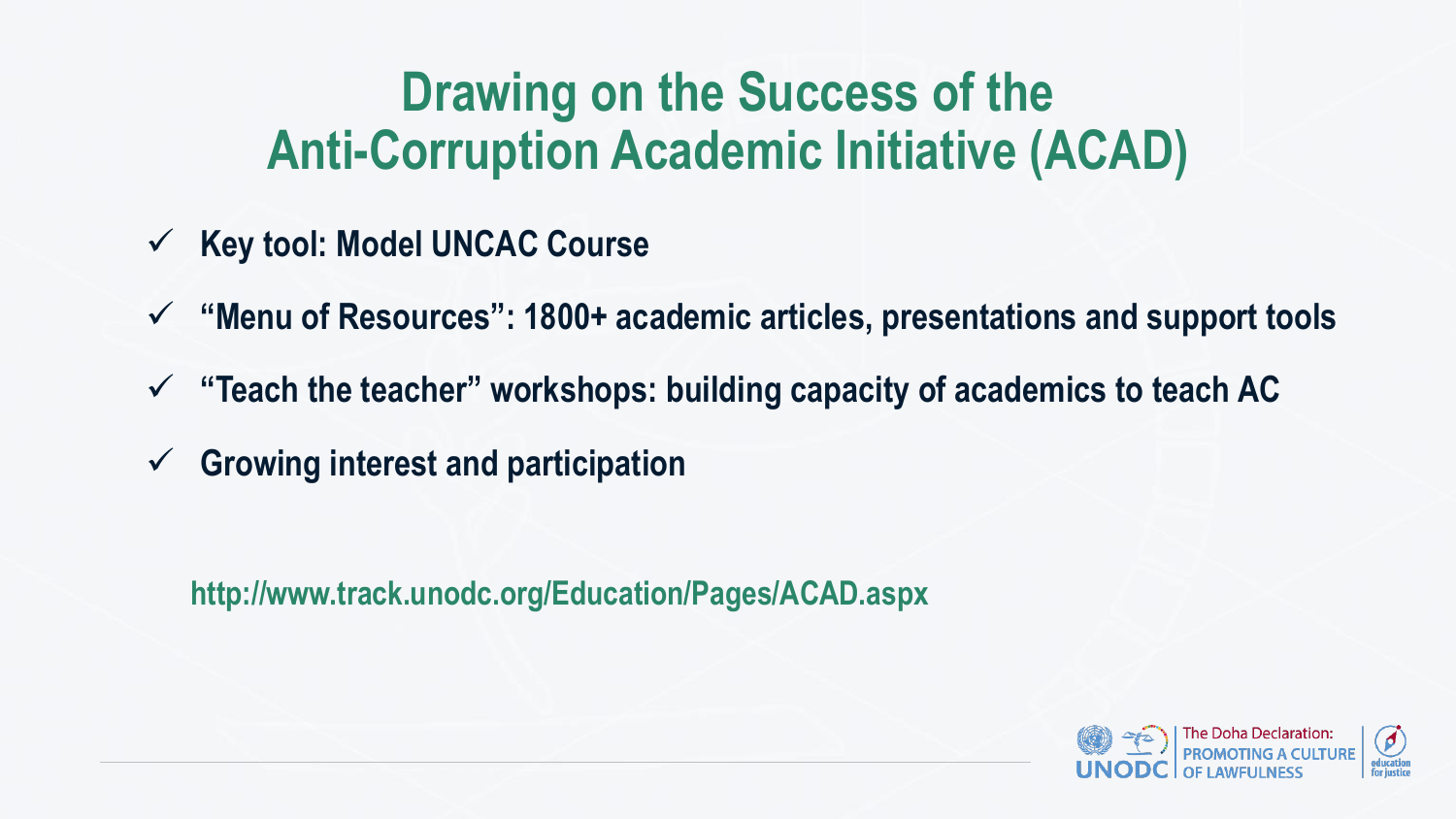# **Education for Justice (E4J) Building a culture of lawfulness among children and youth**

- promotes education on numerous UNODC mandate areas
- $\checkmark$  for all levels of education

## **Broader than ACAD:**

## **E4J university modules:**

Address topics related to criminal justice, crime prevention and rule of law, including:

- $\checkmark$  anti-corruption
- $\checkmark$  integrity and ethics: casting a wide net!

### **http://www.unodc.org/e4j**



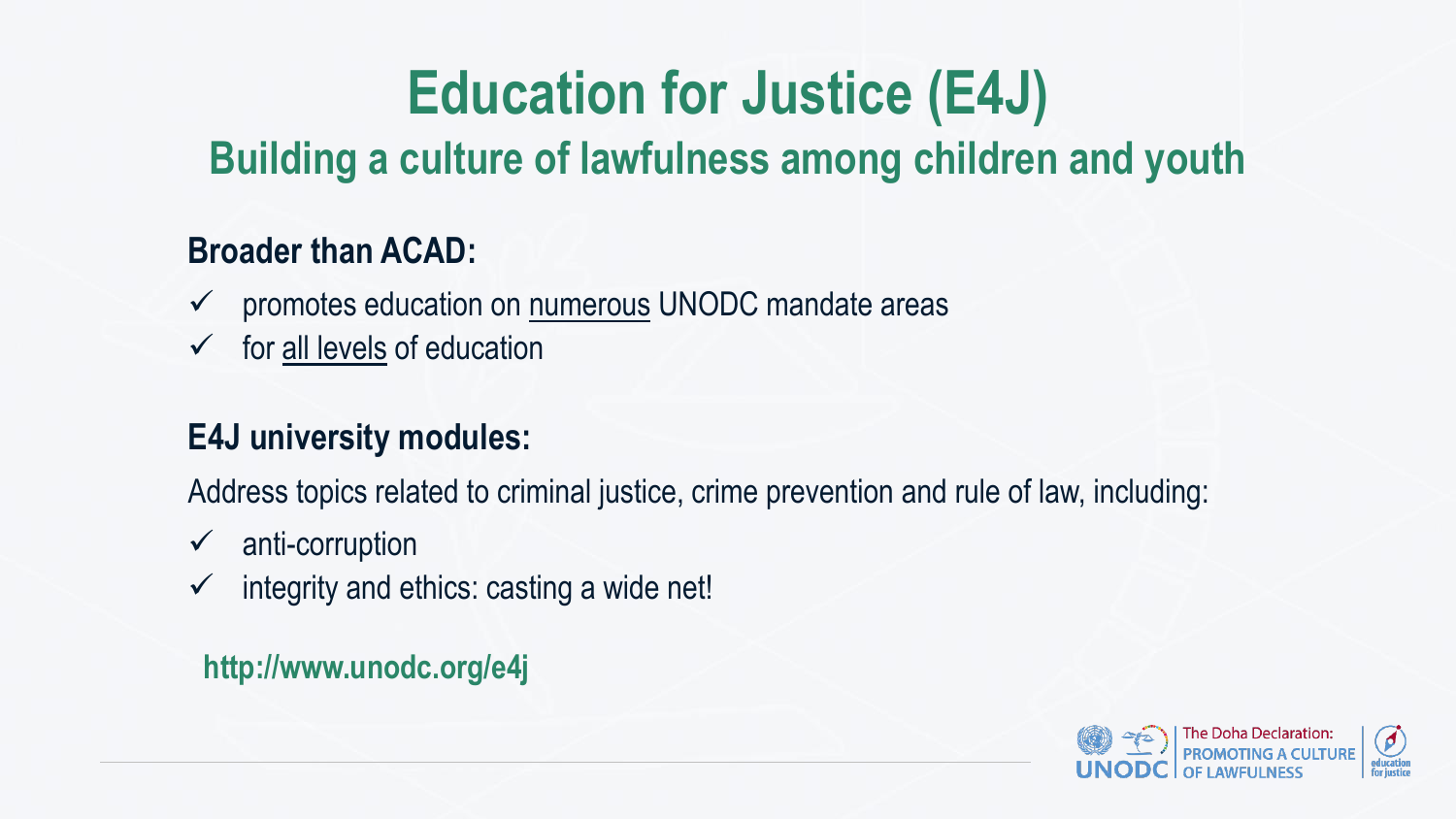Module 2: Ethics and universal values

Module 3: Importance of ethics to society

Module 1: Integrity and Ethics: Introduction and conceptual framework Module 8: Behavioural ethics

Module 4: Ethical leadership

Module 5: Ethics, diversity and acceptance

Module 6: Ethical learning environments

Module 7: Action-based approaches

Module 9: Relational ethics

Module 10: Media ethics

Module 11: Business integrity and ethics

Module 12: Integrity, ethics and the law

Module 13: Integrity and ethics in public administration

Module 14: Professional ethics



The Doha Declaration:<br>PROMOTING A CULTURE **OF LAWFULNESS** 



# **E4J Integrity and Ethics Modules**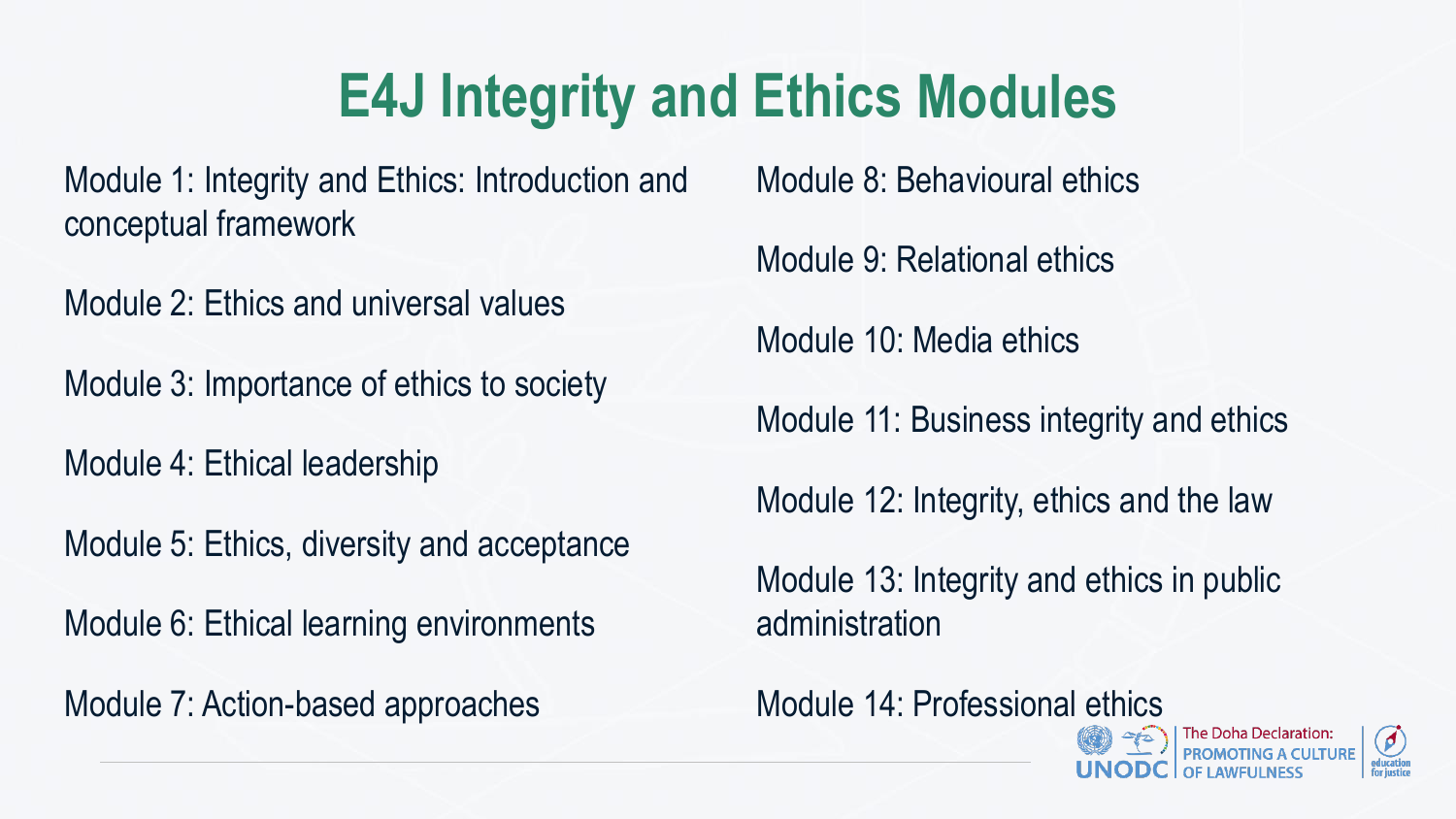# **E4J Integrity and Ethics Education**

|    | 1. Prepare students for value-driven<br>effective action        | Teach r<br>Conned<br>Link int<br>Empha        |
|----|-----------------------------------------------------------------|-----------------------------------------------|
|    | 2. Engage students                                              | <b>Balance</b><br>Innovat<br>Encour<br>Draw o |
| 3. | Be adaptable to different regional<br>and disciplinary contexts | Multi-di<br>$\bullet$<br>Focus o<br>persper   |
| 4. | Be suitable for non-ethics lecturers /<br><b>COUISES</b>        | Non-teo<br>User-fri                           |
|    |                                                                 |                                               |

## A global culture of lawfulness requires **pervasive** and **universal** ethics education E4J modules therefore seek to:

- not only *what* is the right thing to do, but also *how* to do it
- ct theory to practice
- tegrity and ethics to other global issues
- isize the importance of integrity and ethics to everyday life
- e general ethics with applied ethics
- tive teaching approaches
- rage critical thinking
- on good practices from practitioners
- isciplinary / Multi-level
- on global ethics and universal values but leave room for diverse regional/cultural ctives

chnical clear terminology iendly





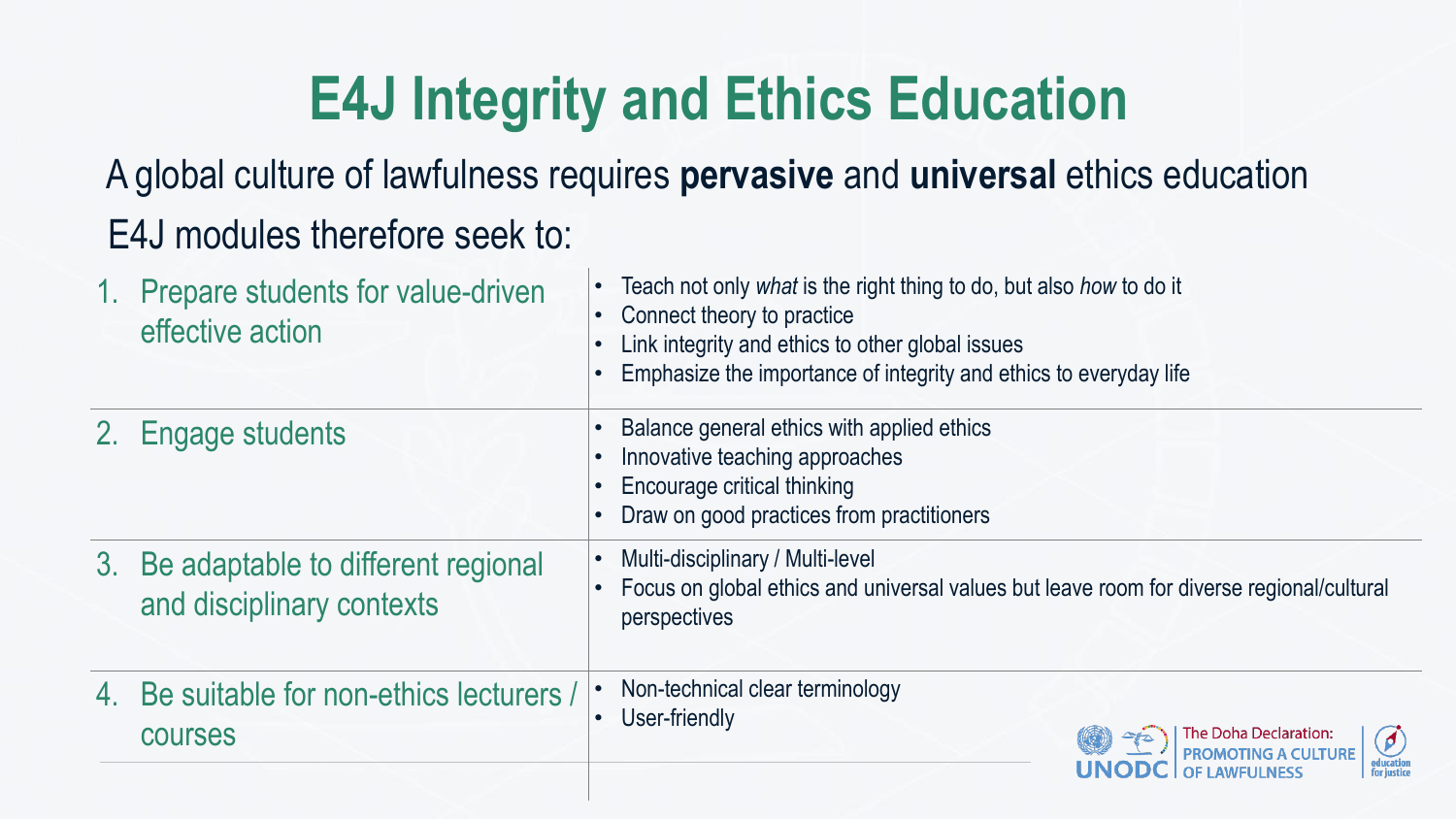## **Follow-up tools and activities will:**

- $\checkmark$  Promote the teaching of the modules across the globe
- Foster ethical learning environments
- $\checkmark$  Support lecturers in being champions of integrity and ethical role models
- $\checkmark$  Seek continuous feedback and improvement
- **E4J Integrity and Ethics Education** The way forward
	-







**http://www.unodc.org/e4j**